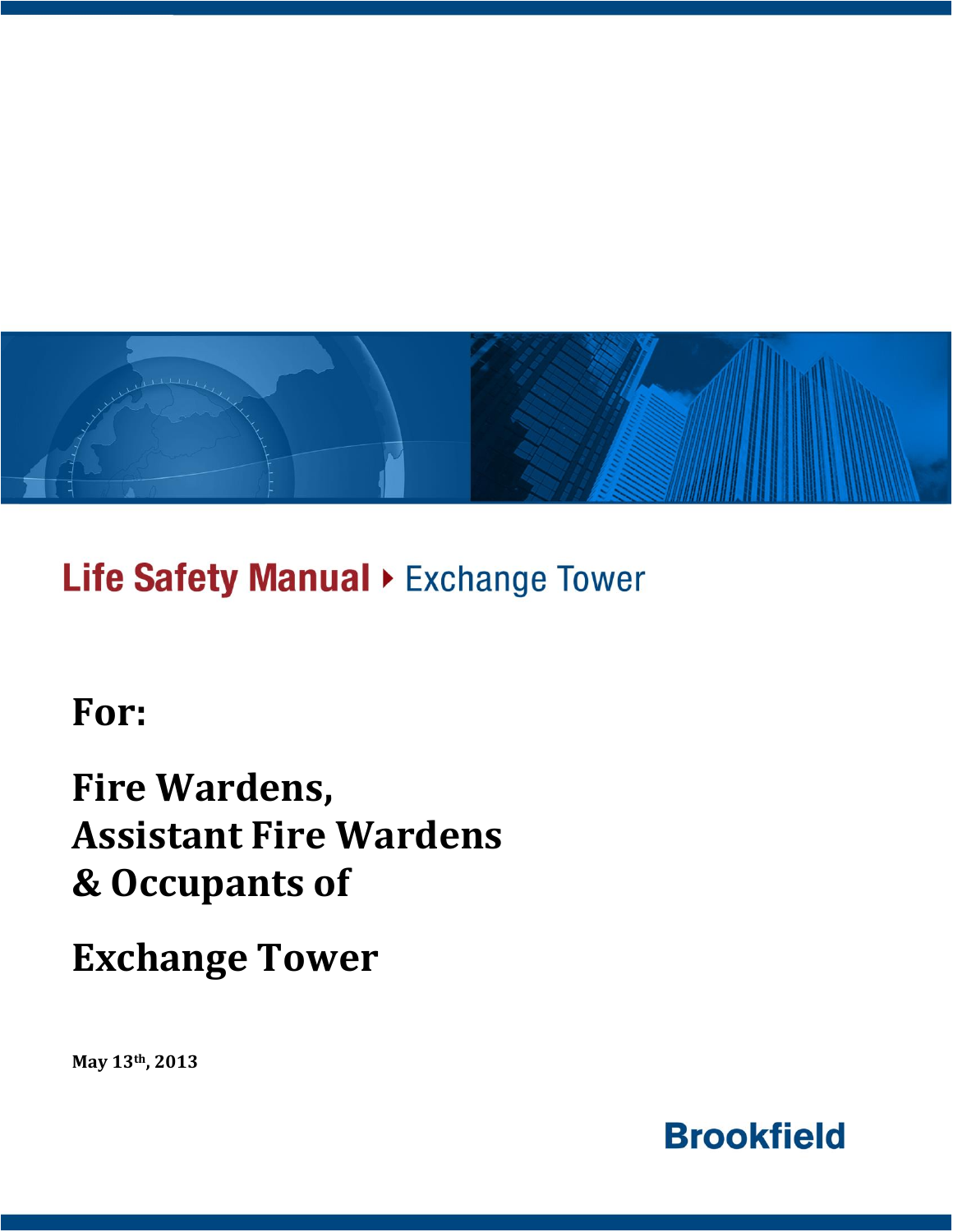# **TABLE OF CONTENTS**

| UPON HEARING THE 2 <sup>nd</sup> STAGE (EVACUATION) FIRE ALARM SIGNAL  6 |
|--------------------------------------------------------------------------|
|                                                                          |
|                                                                          |
|                                                                          |
|                                                                          |
|                                                                          |
|                                                                          |
|                                                                          |
|                                                                          |
|                                                                          |
|                                                                          |
|                                                                          |
|                                                                          |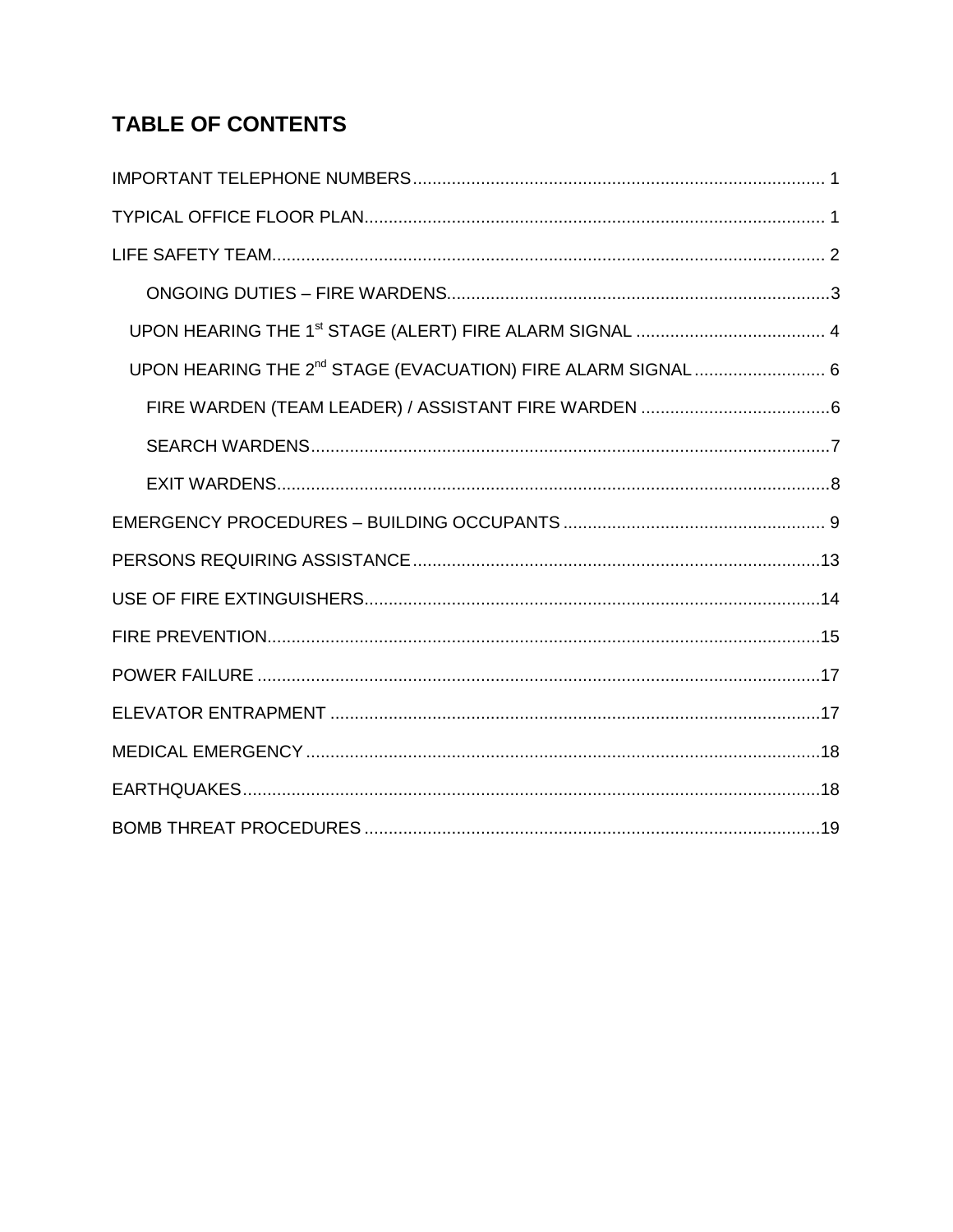### <span id="page-2-0"></span>**IMPORTANT TELEPHONE NUMBERS**

| Fire / Emergency                                                                 | 9-1-1 (Emergency) |
|----------------------------------------------------------------------------------|-------------------|
| <b>Security Desk</b>                                                             | (416) 862-6394    |
| <b>Brookfield Tenant Service Centre</b><br>Water - Electrical - Building Hazards | 310-7378 (SERV)   |
| <b>Property Management Office</b>                                                | (416) 864-6210    |

### <span id="page-2-1"></span>**TYPICAL OFFICE FLOOR PLAN**

The two main exit stairwells for the tower are located on the northwest and southeast corner of the core. The life safety equipment including a fire alarm pull station and firefighters telephone are located beside the exit stairwells. Fire hose cabinets which include a fire extinguisher are typically located on the four corners of the core.

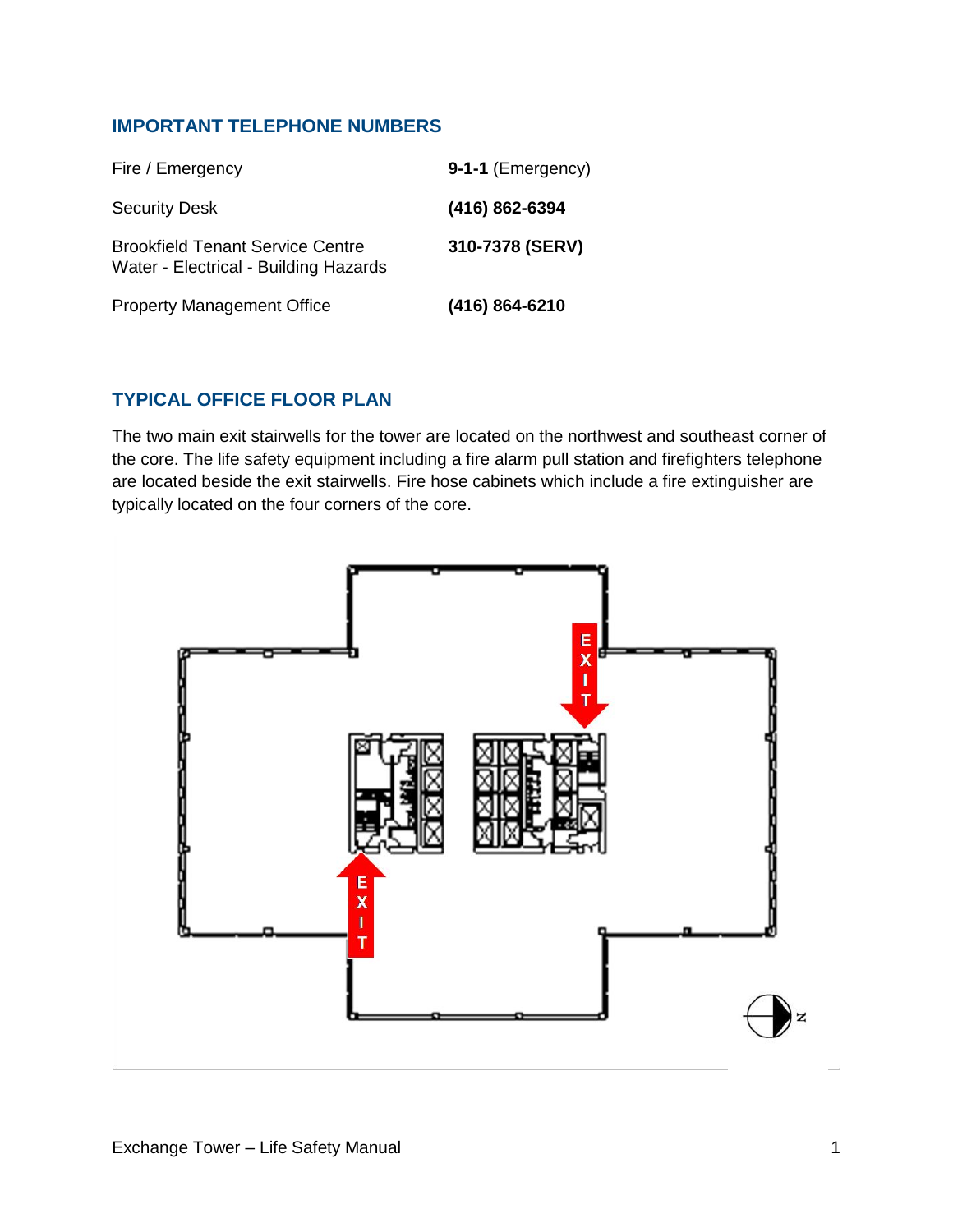### <span id="page-3-0"></span>**LIFE SAFETY TEAM**

The primary duties of the Life Safety Team are to ensure an orderly and efficient evacuation and, if necessary, provide assistance to any persons requiring assistance (see "Persons Requiring Assistance" section).

The size of the Life Safety Team will vary according to the number of employees of each employer in an office, area or floor.

A tenant occupying a full floor(s) will ideally have a Life Safety Team for each floor, comprised of:

- Fire Warden (Team Leader),
- Assistant Fire Warden,
- Search Wardens (two) one female and one male (if possible),
- Exit Wardens (two) one for each exit stairwell,
- 'Buddies' for persons requiring assistance,
- Backup Personnel (if necessary).

The minimum size of a Life Safety Team will be comprised of:

- Fire Warden (Team Leader),
- Assistant Fire Warden.

This will apply to each tenant on a multi-floor tenancy. In addition to the responsibilities assigned for these positions, the Team Leader and Assistant Fire Warden of a team of minimum size will, between them, fulfill the responsibilities assigned to Search Wardens and Exit Wardens.

Fire wardens should be drawn from senior personnel in each organization. Where senior staff is not available, it should be demonstrated to other staff that the appointed fire wardens are in charge during an emergency. This shall be done with all due regard for personal safety, and only if it is safe to do so.

Fire Wardens will receive the following training:

- familiarization with the layout of the building and adjoining areas,
- evacuation routes,
- procedures to be taken during emergency conditions,
- procedures for evacuation of persons requiring assistance,
- overview of portable fire extinguishers.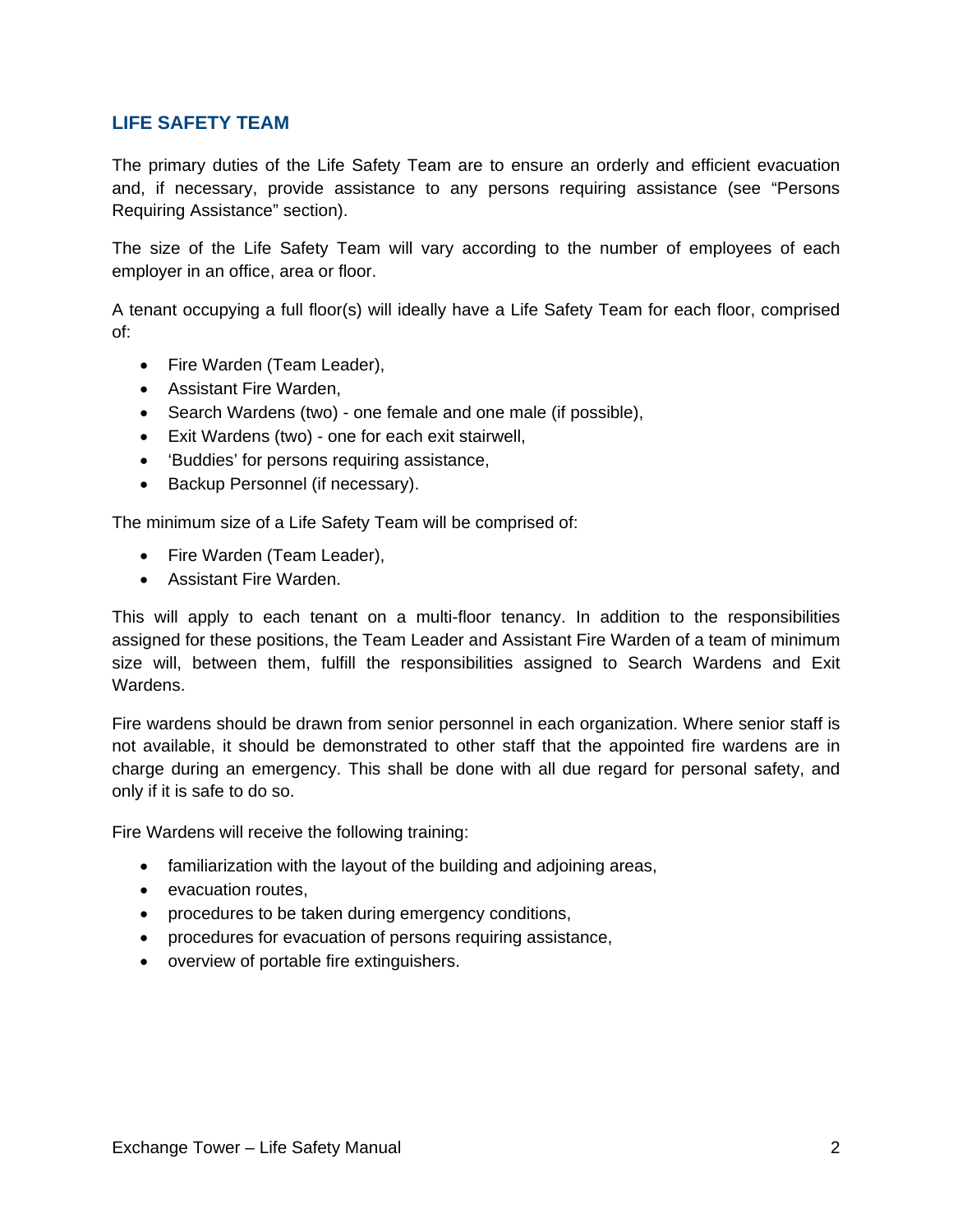### <span id="page-4-0"></span>**ONGOING DUTIES – FIRE WARDENS**

The majority of ongoing duties will be the responsibility of the Fire Warden (Team Leader). This person will be ultimately responsible for organizing the team and ensuring everyone is adequately trained. They will also be primarily responsible for updating a list of fire wardens and persons requiring assistance (via the ["Life Safety Form"](http://www.brookfieldofficeproperties.com/_Global/25/documents/relatedlinks/2412.pdf)).

Fire Wardens will:

- Determine a designated meeting point where all employees and visitors on your floor will go in the event of an evacuation. Ensure the meeting point is at least 150 meters away from the building and clear of any fire routes or apparatus. Inform all employees of the location.
- Be familiar with your floor area including all available exits, the location of life safety equipment (pull stations, fire hose cabinets, etc.) and the designated meeting point.
- Know the responsibilities of your team members (i.e. Fire Warden (Team Leader), Assistant Fire Warden, Search Wardens and Exit Wardens) and ensure that each position is filled.
- Ensure that all team members are trained in their responsibilities.
- Be familiar with personnel on your respective floors/areas who require assistance to evacuate, and ensure that the Security & Life Safety Department is provided with an up-to-date list of all such persons. [Click here for the LIFE SAFETY FORM](http://www.brookfieldofficeproperties.com/_Global/25/documents/relatedlinks/2412.pdf)
- Attend all Fire Warden training sessions provided by the building.
- Maintain a list of Fire Wardens and provide a copy to the Security & Life Safety Department. [Click here for the LIFE SAFETY FORM](http://www.brookfieldofficeproperties.com/_Global/25/documents/relatedlinks/2412.pdf)
- Inform new employees of the 'Emergency Procedures' and ensure that any required training takes place. It is recommended that all new employees watch the Life Safety Video on the property website.
- Assist in fire prevention by noting and reporting to (310-SERV) where fire hazards or unsafe conditions exist. Fire and stairwell doors must remain closed at all times. Aisles, corridors, landings, stairwells and exits must be free of obstructions. Combustible refuse must be promptly removed from the building.
- Ensure that fire extinguishers, fire hoses, and other safety equipment, are unobstructed and ready for use. Observations or defects are to be reported immediately to (310-SERV).
- Ensure that "In Case of Fire" or "Emergency Procedures" are displayed on your floor.
- Compile and maintain a list of any hazardous materials on your floor, and forward a copy of this list to the Security & Life Safety Department.
- Ensure a backup Fire Warden is advised of your absence (e.g. meeting, illness, vacation).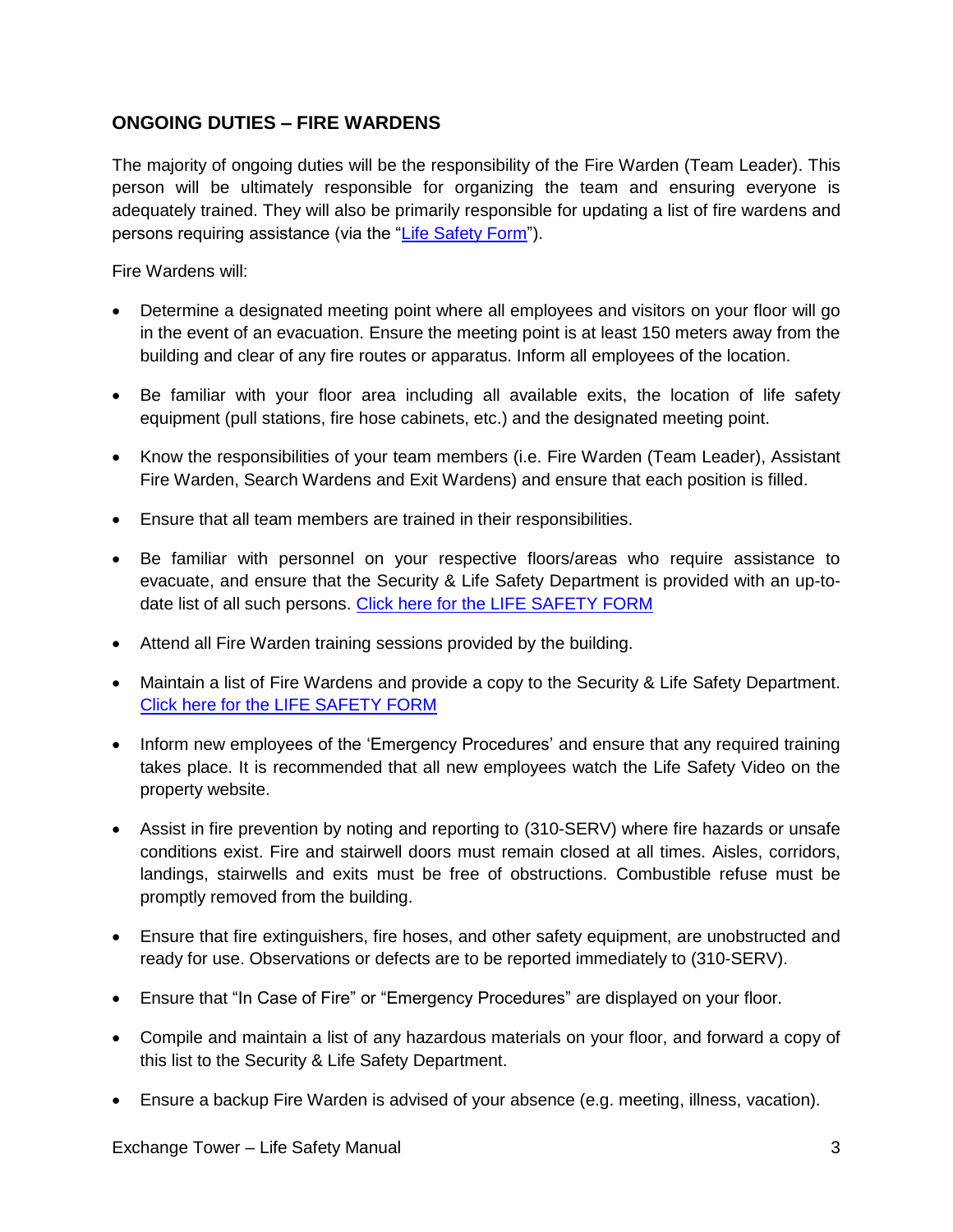# <span id="page-5-0"></span>**UPON HEARING THE 1<sup>st</sup> STAGE (ALERT) FIRE ALARM SIGNAL**

### **ALL FIRE WARDENS**

You will adhere to the "Emergency Procedures" and, provided it is safe to do so, you will:

- Immediately put on your Fire Warden identification.
- The Search Wardens will conduct a systematic check of the floor, including office areas, meeting rooms, washrooms, storage rooms, elevator lobbies and stairwells, looking for smoke or fire. The Exit Wardens will check their designated EXIT stairwells.
- **IF SMOKE OR FIRE IS FOUND**, activate a pull station. Also notify emergency personnel of the fire condition from a safe location and then immediately fulfill your evacuation duties.
- Before opening the stairwell, office or room door, check for smoke and feel the door for heat:
	- If the door is **HOT OR SMOKE APPEARS** at the edges, **DO NOT OPEN**. Direct occupants to the nearest alternate **EXIT**. Follow instructions under **"IF SMOKE OR FIRE IS FOUND"** as shown above. Inform the Fire Warden of the condition and from a safe distance, maintain control of the EXIT, until the floor is evacuated.
	- If the door is **NOT HOT** and **NO SMOKE** is observed, brace the door with your body and slowly open it. If heat is felt, close the door immediately and follow instructions as shown in the item above.
- If neither fire nor smoke is found on the floor, meet at a predetermined location on the floor/area, in order to report the status of the area just checked to your Fire Warden. Report your findings and return to your duties.
- The Fire Warden (Team Leader) and/or Assistant Fire Warden will oversee the situation on the floor. Ensure that all team positions are filled. Co-opt additional persons to assist in evacuation.
- Prepare to evacuate persons requiring physical assistance (e.g. wheelchair, blind, recent surgery).
- Continue to monitor the messages given over the voice communication system or emergency notification system until the "ALL CLEAR" is announced.
- If at any time, information received causes you to make the decision to evacuate, the duties and responsibilities listed under **"**UPON HEARING THE 2nd STAGE (EVACUATION) FIRE ALARM SIGNAL", are to be carried out, however, **DO NOT** activate a fire alarm pull station, unless there is smoke or fire on your floor/area.
- During the sounding of the Alert signal, personnel on the floor/area are to be kept informed, as much as possible, of decisions made (i.e. evacuating or not evacuating), and the reasons for these decisions.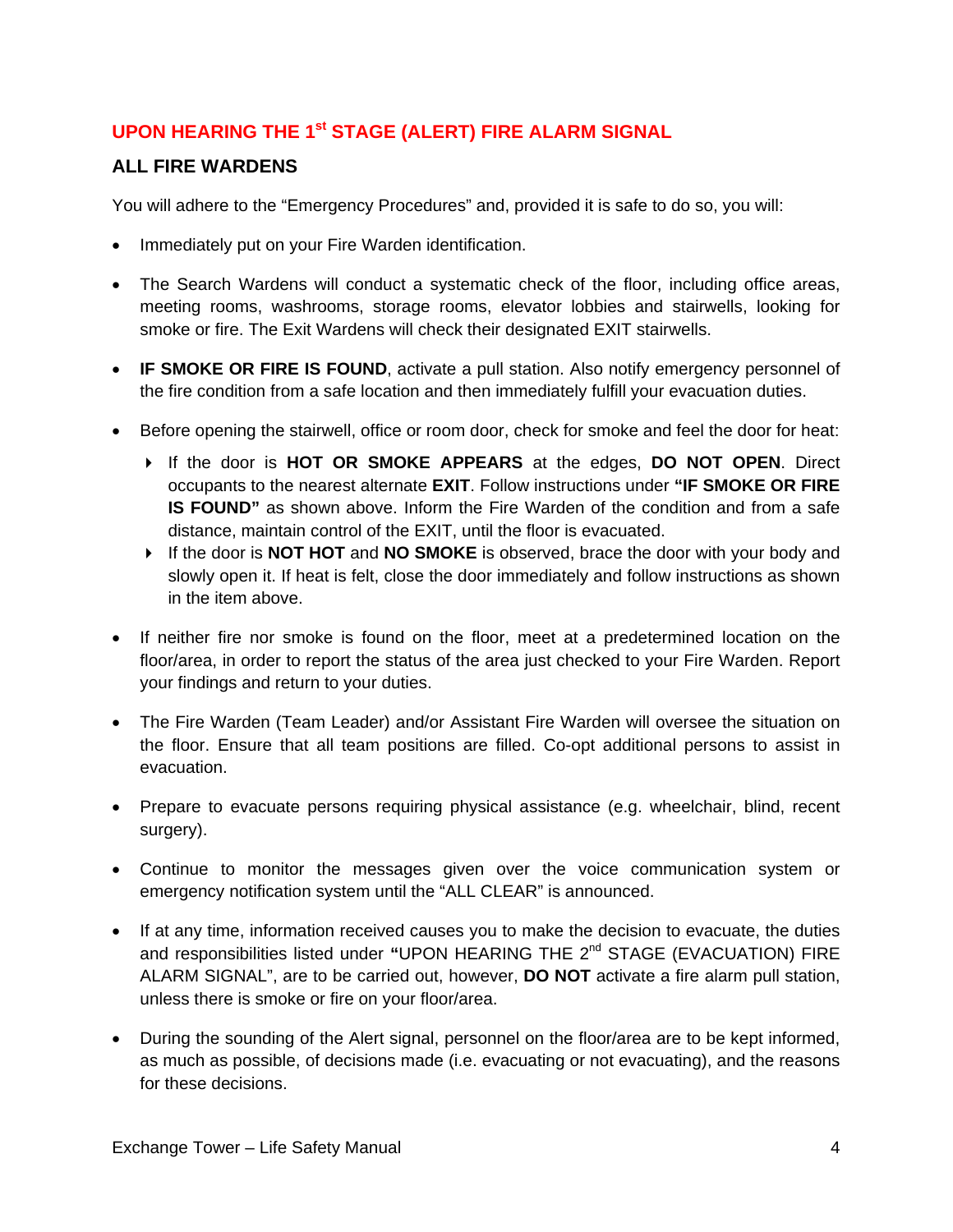Should a condition of a serious nature occur that does not directly involve the fire alarm (e.g. stranger(s) entering the floor from a stairwell or a door usually secured by a maglock, or a medical emergency) contact the Security Desk and report the condition/situation.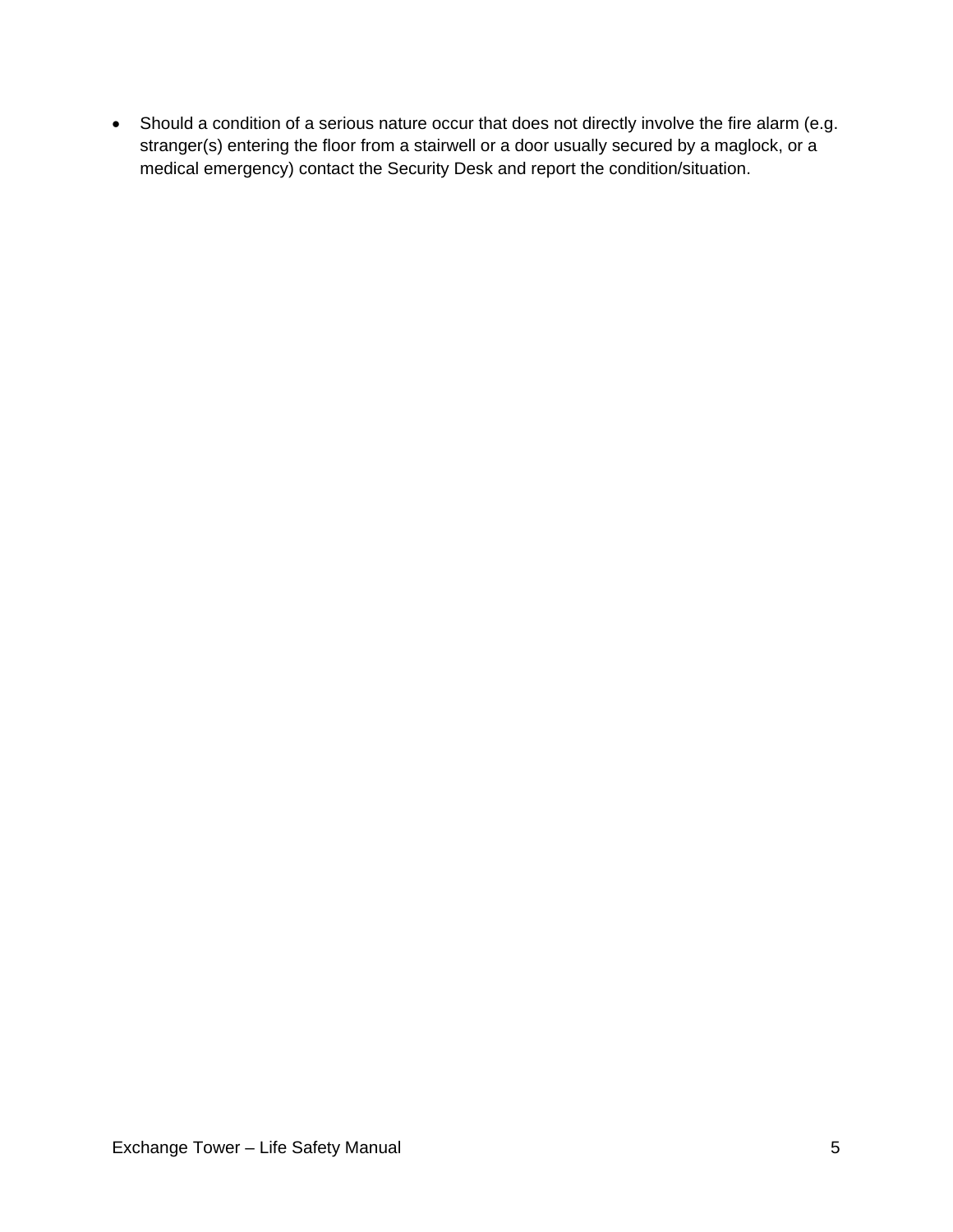# <span id="page-7-0"></span>**UPON HEARING THE 2nd STAGE (EVACUATION) FIRE ALARM SIGNAL**

# <span id="page-7-1"></span>**FIRE WARDEN (TEAM LEADER) / ASSISTANT FIRE WARDEN**

You will adhere to the "Emergency Procedures" and, provided it is safe to do so, you will:

- Immediately put on your Fire Warden identification (if not already done).
- Commence evacuation of the floor/area, ensuring that Fire Wardens are fulfilling their duties and assisting in the evacuation by directing occupants to the nearest exit stairwell. Persons evacuating should proceed to street level or if necessary relocate to a safe floor/area.
- Evacuation of persons requiring assistance (e.g. wheelchair, blind, recent surgery) should be carried out under the following guidelines:

#### **Scenario #1 - The fire/smoke is not in your area and you are not in immediate danger:**

 Assign available personnel to help those in need of assistance to evacuate. In order to avoid congestion in the stair, evacuate these people last. If necessary, evacuate those in need of assistance to a safe and unaffected floor/area and report directly to Building Security and/or the Fire Department via the firefighter phone or other means.

#### **Scenario #2 - The fire/smoke is in your area and you are in immediate danger:**

- Evacuate all persons. If unable to evacuate those in need of assistance, report directly to Building Security, and ensure that the Fire Department is informed of the exact location of the persons left on the floor/area.
- Support the other Fire Wardens in carrying out their responsibilities. Close all doors behind you and check enclosed areas to ensure total evacuation.
- Upon arrival at street level or place of safety, meet with the other Fire Wardens and gather any important information regarding the emergency. This information may include location(s) of persons who may be trapped or are injured, persons requiring assistance, and the location of any smoke or fire.
- Deliver, or delegate a team member to deliver any important information to Building Security, or if this is not possible, to the Fire Department at their response point.
- Advise evacuees to move as far away as possible from the building and to proceed to the designated assembly area.
- Assist with crowd control and remain at the designated assembly area until the 'all clear' is given or until otherwise instructed. BP-EAS or (Send Word Now) may be used to notify tenants that they may return to the building.
- Follow instructions from the Fire Department and/or emergency response personnel and assist as requested.
- In the absence of the Fire Warden (Team Leader), the Assistant Fire Warden will fulfill these duties and take charge of the evacuation.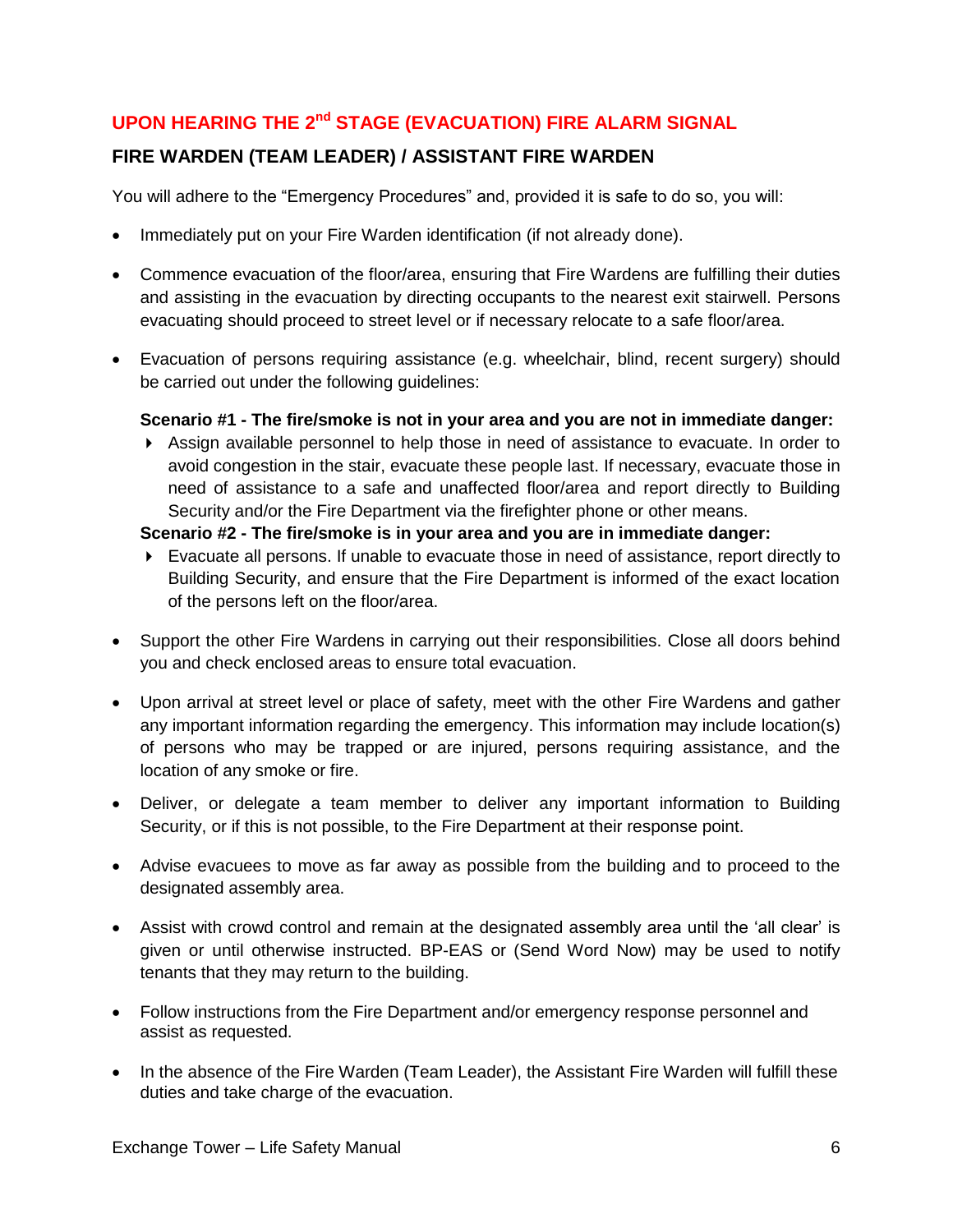### **UPON HEARING THE 2nd STAGE (EVACUATION) FIRE ALARM SIGNAL**

### <span id="page-8-0"></span>**SEARCH WARDENS**

You will adhere to the "Emergency Procedures" and, provided it is safe to do so, you will:

- Immediately put on your Fire Warden identification (if not already done).
- Evacuate all personnel in your floor/area. Direct occupants to the nearest exit stairwell or if impassable to an alternate route. Instruct staff regarding exit routes and evacuation procedures.
- Conduct a systematic search of office areas, meeting rooms, lounges and washrooms, and other areas frequented by persons of your gender, including isolated portions of the floor/area. Close but do not lock all doors behind you.
- Instruct all occupants on your floor to evacuate the building. If person(s) choose not to evacuate, do not attempt to force them but take note of the number of persons and their location(s) and be prepared to report this information to the Fire Warden (Team Leader).
- Assist in the evacuation of any persons requiring assistance (e.g. wheelchair, blind, recent surgery). The Fire Warden (Team Leader) or Assistant Fire Warden will assign these duties.
- Assist other Fire Wardens as required.
- Upon arrival at street level or place of safety, meet with the other Fire Wardens and gather any important information regarding the emergency. This information may include location(s) of persons who may be trapped or are injured, persons requiring assistance, and the location of any smoke or fire.
- Ensure that Building Security or Property Management receive any important information pertinent to the emergency evacuation.
- Advise evacuees to move as far away as possible from the building and to proceed to the designated assembly area.
- Assist with crowd control and remain at the designated assembly area until the "all clear" is given or until otherwise instructed. BP-EAS or (Send Word Now) may be used to notify tenants that they may return to the building.
- Follow instructions from the Fire Department and Fire Warden (Team Leader) and assist as required.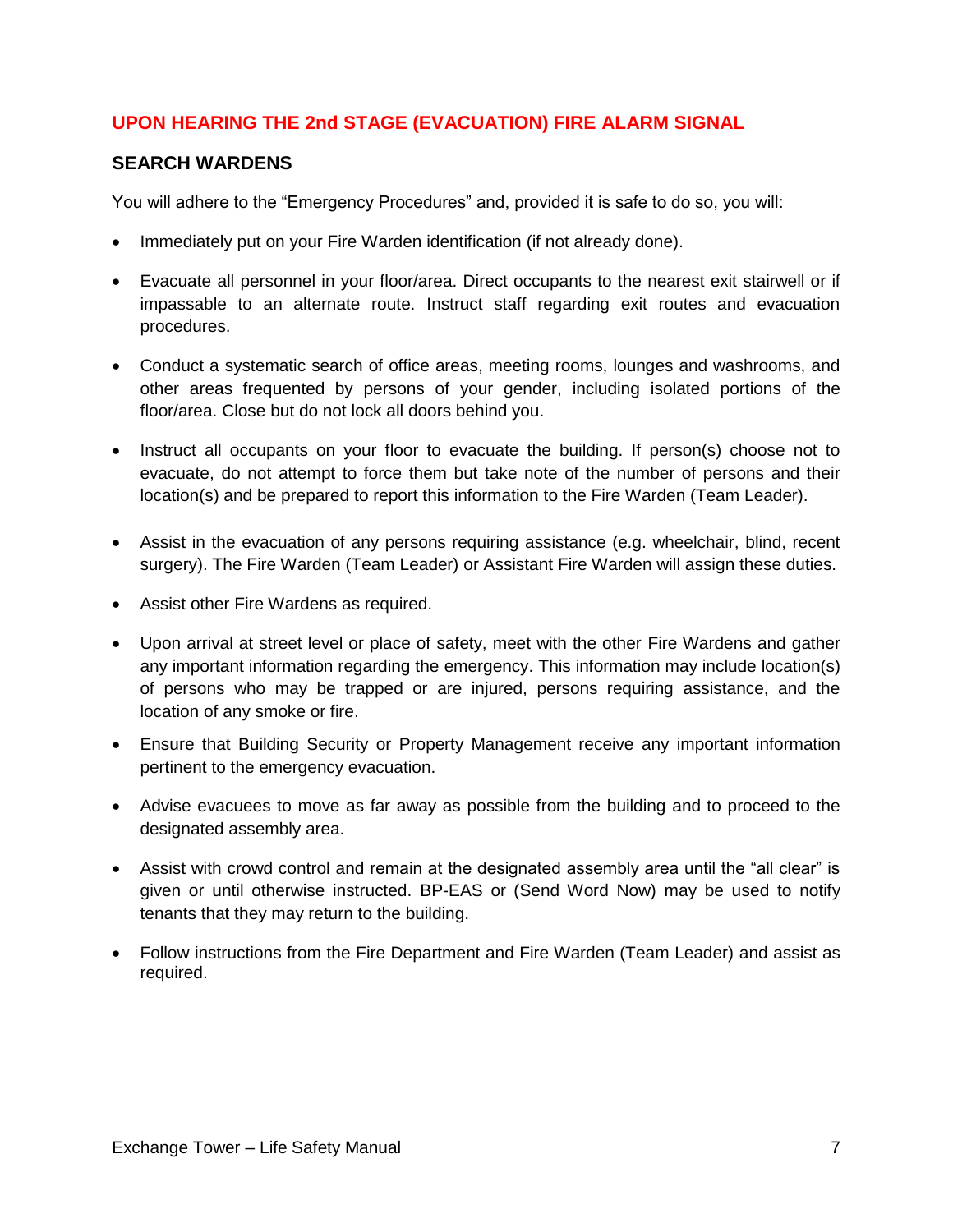# **UPON HEARING THE 2nd STAGE (EVACUATION) FIRE ALARM SIGNAL**

### <span id="page-9-0"></span>**EXIT WARDENS**

You will adhere to the "Emergency Procedures" and, provided it is safe to do so, you will:

- Immediately put on your Fire Warden identification (if not already done).
- Ensure your designated stairwell is free of fire and smoke and available for use.
- **Before opening the stairwell door, check for smoke and feel the door for heat:** 
	- If the door is **HOT OR SMOKE APPEARS** at the edges, do not open. Direct occupants to the nearest alternate EXIT. Dispatch a person to inform the Fire Warden of the condition. From a safe distance, maintain control of the EXIT, until the floor is evacuated.
	- If the door is **NOT HOT** and **NO SMOKE** is observed, brace the door with your body and slowly open it. If heat is felt, close the door immediately and follow above instructions.
- **If the stairwell is available for use**, enter the stairwell, remaining on your floor level, and ensure that evacuees move quickly and quietly down the stairwell in an orderly manner, merging effectively with those coming from floors above.
- In the event that two Exit Wardens are assigned to one exit stairwell, one Stairwell Warden will lead occupants through the exit route to the exterior, while the other remains on the floor level to direct the evacuation. Provide the assistance necessary to maintain a calm and orderly evacuation.
- Evacuate the building upon seeing the Fire Warden (Team Leader) and/or Search Warden(s) enter the stairwell.
- Direct occupants to proceed to the designated meeting point, ensuring they stay as far away from the building as possible and stay clear of all fire routes. Direct all persons, whether staff, visitors, or members of the public, from your floor to the designated meeting point.
- Upon arrival at street level or place of safety, meet with the other Fire Wardens and gather any important information regarding the emergency. This information may include location(s) of persons who may be trapped or are injured, persons requiring assistance, and the location of any smoke or fire.
- Ensure that Building Security or Property Management receive any important information pertinent to the emergency evacuation.
- Assist with crowd control and remain at your designated assembly area until the "all clear" is given or until otherwise instructed. BP-EAS or (Send Word Now) may be used to notify tenants that they may return to the building.
- Follow instructions from the Fire Department and Fire Warden (Team Leader) and assist as required.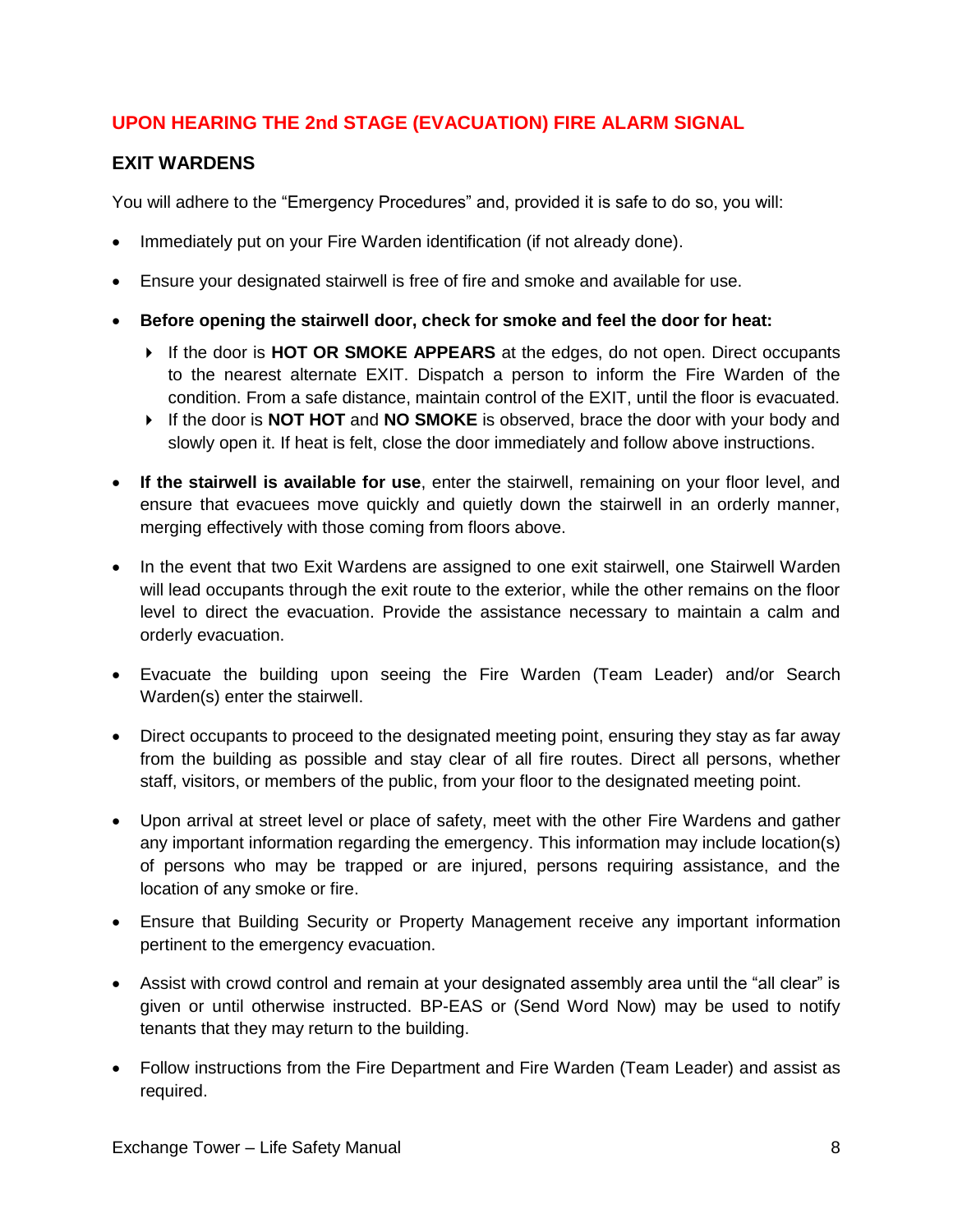### <span id="page-10-0"></span>**UPON DISCOVERY OF FIRE OR SMOKE**

- Leave the affected area immediately.
- Close all doors behind you.
- Activate the Fire Alarm Pull Station.
- Use the EXIT stairwell(s) and/or an exterior EXIT to evacuate the building.
- Call the Fire Department at 911 (from a safe location, only when safe to do so).
- **DO NOT ATTEMPT TO USE THE ELEVATOR**

\* \* \* \* \* \* \* \* \*

### **UPON HEARING THE 2ND STAGE (EVACUATION) ALARM** (temporal pattern)

- Leave the building via the nearest EXIT stairwell and/or exterior EXIT.
- Close but not lock all doors behind you.
- Remain calm.
- **DO NOT ATTEMPT TO USE THE ELEVATOR**

\* \* \* \* \* \* \* \* \*

### **UPON HEARING THE 1ST STAGE (ALERT) ALARM** (20 strokes per minute)

- Standby and prepare to leave the building.
- Listen for instructions over the paging system or from the Fire Department.
- Remain calm.
- \* \* \* \* \* \* \* \* \*
- The Fire Department will respond to investigate the cause of the alarm.
- When leaving the building, follow instructions given over the voice communication system by emergency personnel and the Fire Department.
- Assist persons requiring assistance to the exits.
- Electromagnetic locking or hold-open devices will release upon activation of the fire alarm system. These doors are identified by a sign stating, "EMERGENCY EXIT UNLOCKED BY FIRE ALARM".
- Crossover floors are located every five (5) floors or less and are distinguishable by large signs located inside the stairwells.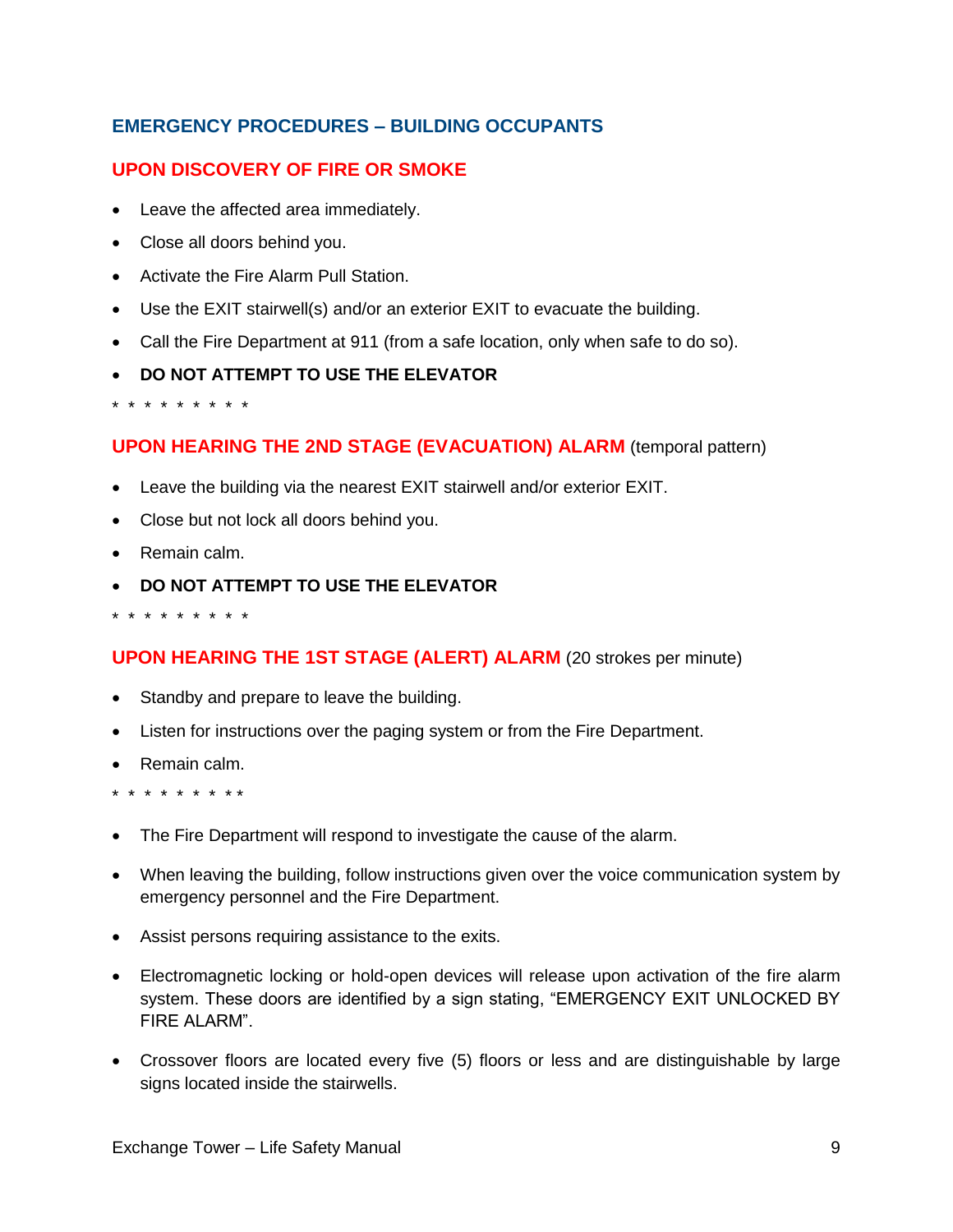### **IF YOU DISCOVER FIRE OR SMOKE**

Upon discovering fire or smoke, the following steps are to be taken:

- Leave the fire area immediately doing your best to assist any persons in immediate danger. Make sure that doors to the affected area are closed but not locked.
- Activate the building fire alarm system by operating the nearest fire alarm pull station as you leave the fire area.
- Before opening any doors, test the door and door handle for heat.
	- If the door is hot, leave the door closed and unlocked. If you are in an office with no alternate exit, remain where you are and call 9-1-1 to alert them to your location. Otherwise, try an alternate exit.
	- If the door is not hot and you do not feel a hot draft, walk to the nearest exit and leave the building.
- Use stairways and/or exterior exit doors to exit. DO NOT use elevators. If you encounter fire or smoke in the stairway, use an alternate exit. If you are unable to use an alternate exit or are trapped:
	- ▶ Return to an office and close the door, leaving it unlocked.
	- $\triangleright$  Seal off all openings, which may admit smoke.
	- Crouch low to the floor if smoke enters the room.
	- Call the Fire Department at 911 and alert them to your location.
	- Wait to be rescued. Listen for instructions given by authorized personnel.
	- ▶ Remain Calm.
- Call the Fire Department at 9-1-1 when it is safe to do so. Advise them of your building location and floor number. Also contact the Security Desk at (416) 862-6394.
- Do not return to the building until it is declared safe to do so by the Fire Department.
- **REMAIN CALM**
- Doors that are provided with electromagnetic locking devices will automatically release upon activation of the fire alarm system. These doors are identified by the sign "EMERGENCY EXIT UNLOCKED BY FIRE ALARM".
- Crossover floors are located every five (5) floors or less and are distinguishable by large signs located inside the stairwells.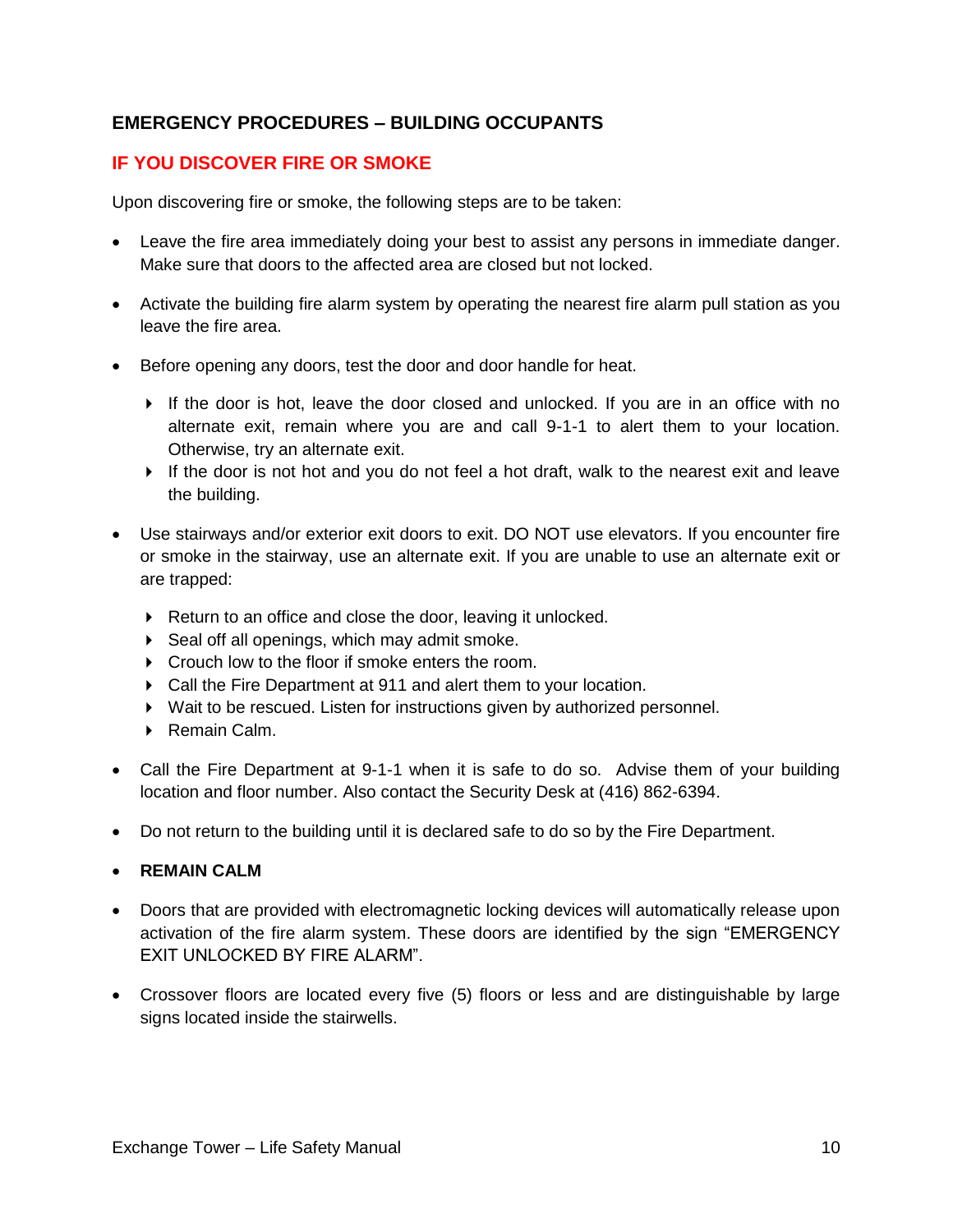# **IF YOU HEAR A FIRE ALARM 2ND STAGE (EVACUATION) SIGNAL**

Upon hearing the  $2^{nd}$  stage (evacuation) fire alarm signal:

- Evacuate the building immediately, using the nearest exit.
- Before opening your office door, test the door and door handle for heat.
	- $\blacktriangleright$  If the door is hot, remain in your suite and ensure that the door is unlocked.
	- If the door is not hot, brace yourself against the door and open slightly.
	- If you feel a hot draft, close the door and remain in your suite.
	- Call the Fire Department at 911 and alert them of your location.
- If safe to do so, walk to your nearest exit and leave the building. Use stairs only. DO NOT use elevators. Close all doors behind you.
- Follow instructions provided by Fire Wardens and the Fire Department.
- Listen to announcements over the voice communication system.
- If you encounter smoke in the stairway use an alternate exit. If you are unable to use an alternate exit or are trapped:
	- $\blacktriangleright$  Return to an office and close the door.
	- ▶ Seal off all openings, which may admit smoke.
	- Crouch low to the floor if smoke enters the room.
	- Call the Fire Department at 911 and alert them of your location.
	- ▶ Wait to be rescued.
	- ▶ Remain calm.
- Leave the building ensuring to keep clear of all fire department equipment and access routes. Proceed to your designated meeting location.
- Do not return to your work area until an "all clear" has been given by the Fire Department.
- **REMAIN CALM**
- Doors that are provided with electromagnetic locking devices will automatically release upon activation of the fire alarm system. These doors are identified by the sign "EMERGENCY EXIT UNLOCKED BY FIRE ALARM".
- Crossover floors are located every five (5) floors or less and are distinguishable by large signs located inside the stairwells.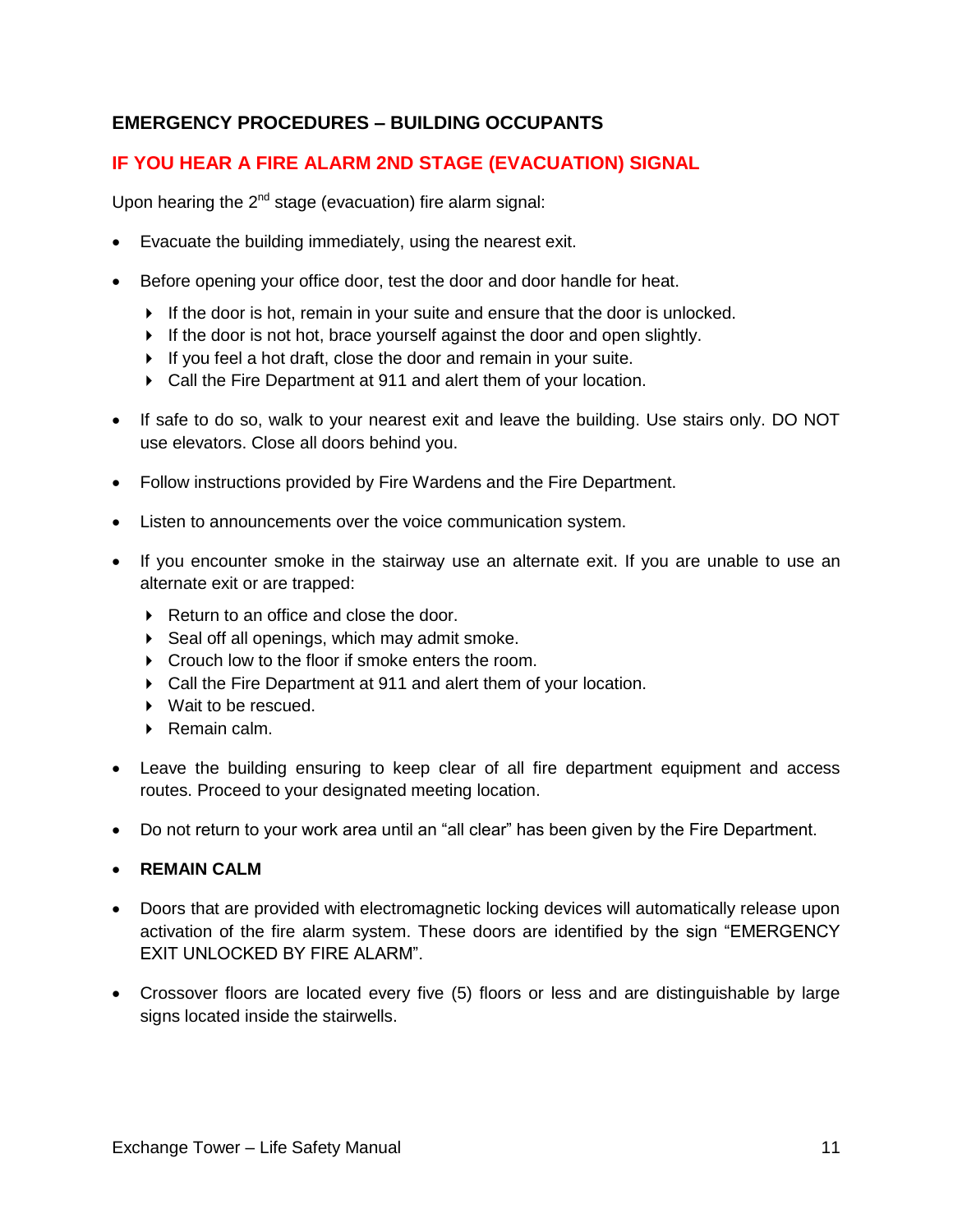# **IF YOU HEAR A FIRE ALARM 1ST STAGE (ALERT) SIGNAL**

Upon hearing the  $1<sup>st</sup>$  stage (alert) fire alarm signal:

- Prepare to evacuate your floor.
- Listen to announcements over the voice communication system.
- Follow instructions given to you by building staff or your Life Safety Team.
- Listen for the  $2^{nd}$  stage (evacuation) fire alarm signal.
- If it is after normal business hours you may wish to evacuate the building.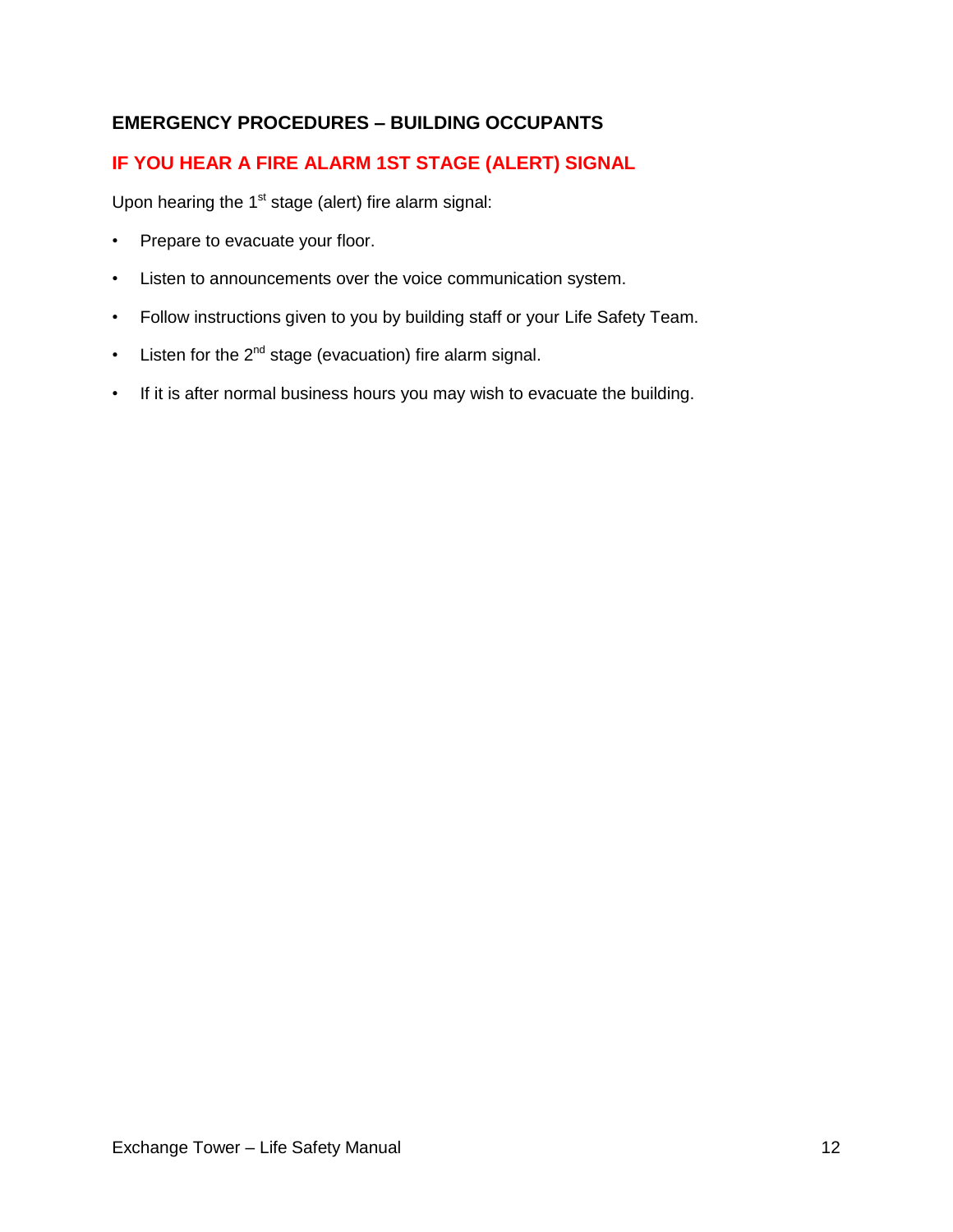### <span id="page-14-0"></span>**PERSONS REQUIRING ASSISTANCE**

It is the responsibility of Employers to ensure that any persons they employ who require assistance to evacuate are provided with means to evacuate the premises safely.

Individuals who require assistance to evacuate do not just include those with obvious disabilities or impairments, such as those using wheelchairs, walkers, crutches and canes. It can also include:

- Those who are blind, have impaired vision, are deaf or have hearing impairments
- Woman who are pregnant
- Persons with temporary conditions such as a broken leg or sprained ankle
- Individuals with arthritis
- Persons with hidden disabilities, such as heart problems and epilepsy
- Individuals who have breathing difficulties such as asthma.

It is important that persons requiring assistance are recognized prior to any emergencies in order to ensure they are able to exit the building in a safe and timely manner and that the appropriate assistance can be provided.

Each individual should be paired up with able bodied 'Buddy' who works in close proximity. Each Buddy should aid their assigned individual who requires assistance to an exit and proceed to the offsite designated meeting point.

Buddies are supplementary members of the Life Safety Team who will provide assistance, if necessary, to persons requiring assistance in the event of an evacuation.

If the person who requires assistance is unable to use exit stairs, that person and assistant should proceed to an area of refuge (outside exit stairwell, service elevator lobby or other safe area) and use the red fire fighters telephone to inform emergency personnel of their location.

Buddies should assist the individual to the area of refuge and then proceed with exiting the building. It may not be necessary and in fact dangerous for that person to wait with the individual until the elevator arrives and/or a rescue is enacted.

Please note that the Fire Department will take over primary duties for rescuing any persons requiring assistance and that this process will likely be on a priority basis.

Volunteers will only aide a person requiring assistance, provided it is safe to do so and taking all due regard for their own personal safety.

**[Click here for the LIFE SAFETY FORM](http://www.brookfieldofficeproperties.com/_Global/25/documents/relatedlinks/2412.pdf)**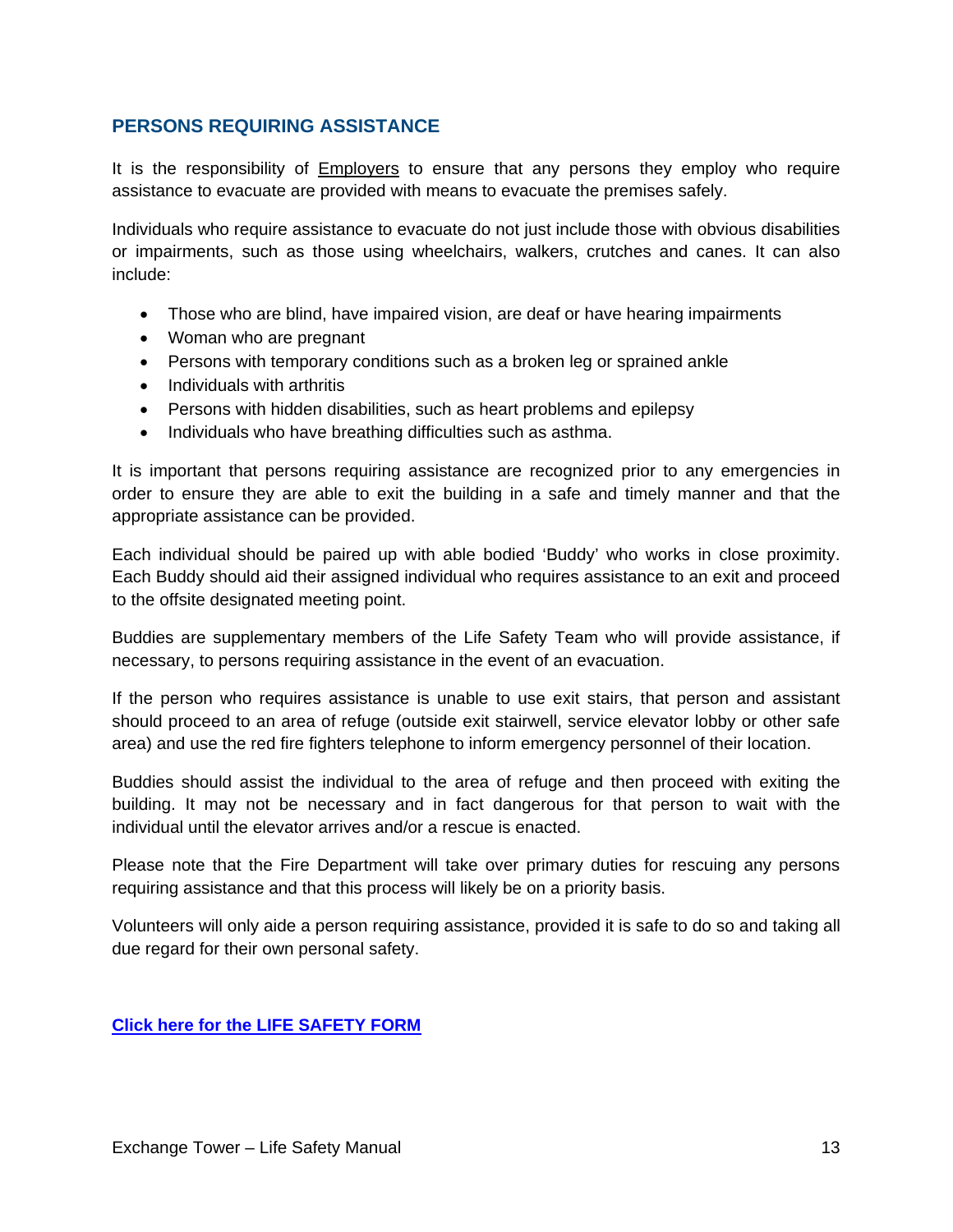### <span id="page-15-0"></span>**USE OF FIRE EXTINGUISHERS**

This is primarily the responsibility of the Fire Department. The production of toxic fumes in buildings makes firefighting potentially dangerous, particularly if a large amount of smoke is being generated.

Only after ensuring that the alarm has been raised and the Fire Department has been notified, a small fire can be extinguished by experienced person(s) familiar with extinguisher operation. If it cannot be easily extinguished, leave the area and confine the fire by closing the door. Fighting the fire is always a voluntary act.

Fire and smoke can be contained and/or controlled by ensuring that doors are closed.

Before using a fire extinguisher, be sure to read the instructions before it's too late. Although there are many different types of fire extinguishers, all of them operate in a similar manner.

A typical fire extinguisher contains 10 seconds of extinguishing power. This could be less if it has already been partially discharged. Always read the instructions that come with the fire extinguisher beforehand and become familiarized with its parts. It is highly recommended by fire prevention experts that you get hands-on training before operating a fire extinguisher.

Once the fire is out, don't walk away! Watch the area for a few minutes in case it re-ignites. Recharge the extinguisher immediately after each and every use.

Use this acronym as a quick reference:

### P A S S

**Pull the Pin** at the top of the extinguisher. The pin releases a locking mechanism and will allow you to discharge the extinguisher.

**Aim at the base of the fire,** not the flames. This is important - in order to put out the fire, you must extinguish the fuel.

**Squeeze the lever slowly.** This will release the extinguishing agent in the extinguisher. If the handle is released, the discharge will stop.

**Sweep from side to side.** Using a sweeping motion, move the fire extinguisher back and forth until the fire is completely out. Operate the extinguisher from a safe distance, several feet away, and then move towards the fire once it starts to diminish. Be sure to read the instructions on your fire extinguisher - different fire extinguishers recommend operating them from different distances. Remember: Aim at the base of the fire, not at the flames.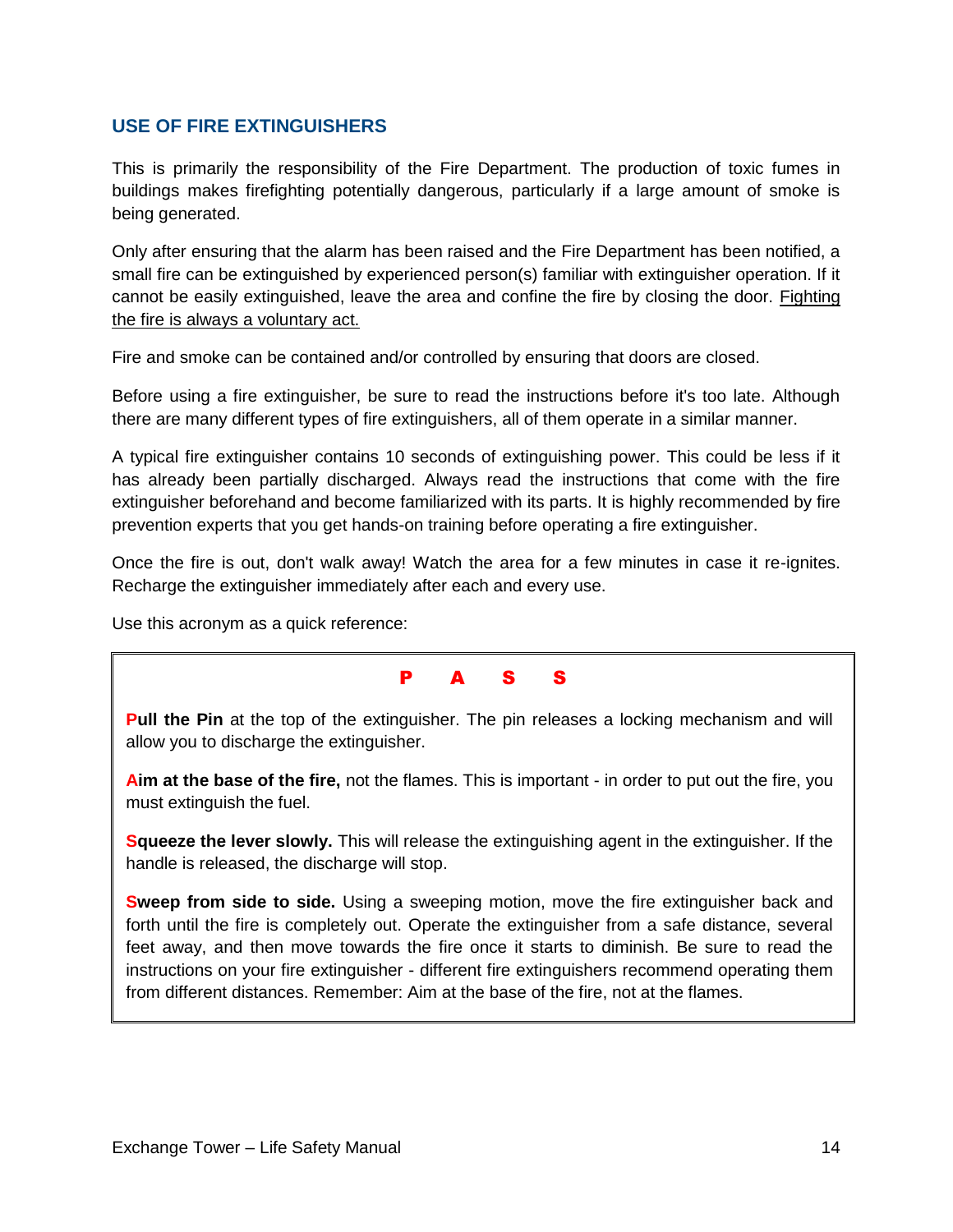### <span id="page-16-0"></span>**FIRE PREVENTION**

Wherever the human element exists, the possibility of accidental fire is always present. The best way to fight fire is to prevent it from happening in the first place. Fires do not just happen; they are usually traced to human error. Prevention of fires is the ultimate achievement in fire safety. Fire prevention is everyone's responsibility. If you notice a fire hazard contact (310-SERV) immediately.

The following fire prevention measures are noted for the purpose of creating a safe environment for occupants and building staff.

#### **GENERAL HAZARDS**

- Keep all hallways, aisles and corridors free from obstructions.
- Ensure that all stairwell doors remain closed at all times. They should never be propped open.
- Smoking is a major cause of fire deaths. Many fires are related to careless smoking practices. Smoke in designated areas only.
- Avoid placing combustible materials directly in contact with an electrical outlet.
- Do not hang anything from a fire sprinkler head.

#### **ELECTRICAL HAZARDS**

- It is recommended that all electrical appliances with heating elements (e.g. coffee maker) be unplugged at the end of the workday.
- Electrical wiring that is defective, frayed, or cracked must be replaced.
- Do not use any outlets or electrical devices if electrical arcing occurs. Contact a qualified electrician to assess the problem.
- Extension cords are designed for temporary use only. If they are to be used, they should be protected from physical damage. They should never be run under mats or carpets.
- If a circuit breaker consistently "trips", discontinue using the device that is causing the circuit to trip. It must be determined if the device is faulty, or if there is too much current passing though the circuit, or if the circuit wiring is at fault. Only a certified electrician should assess and repair problems in the electrical distribution system.
- Circuit breaker panels shall not be covered or obstructed by stored material.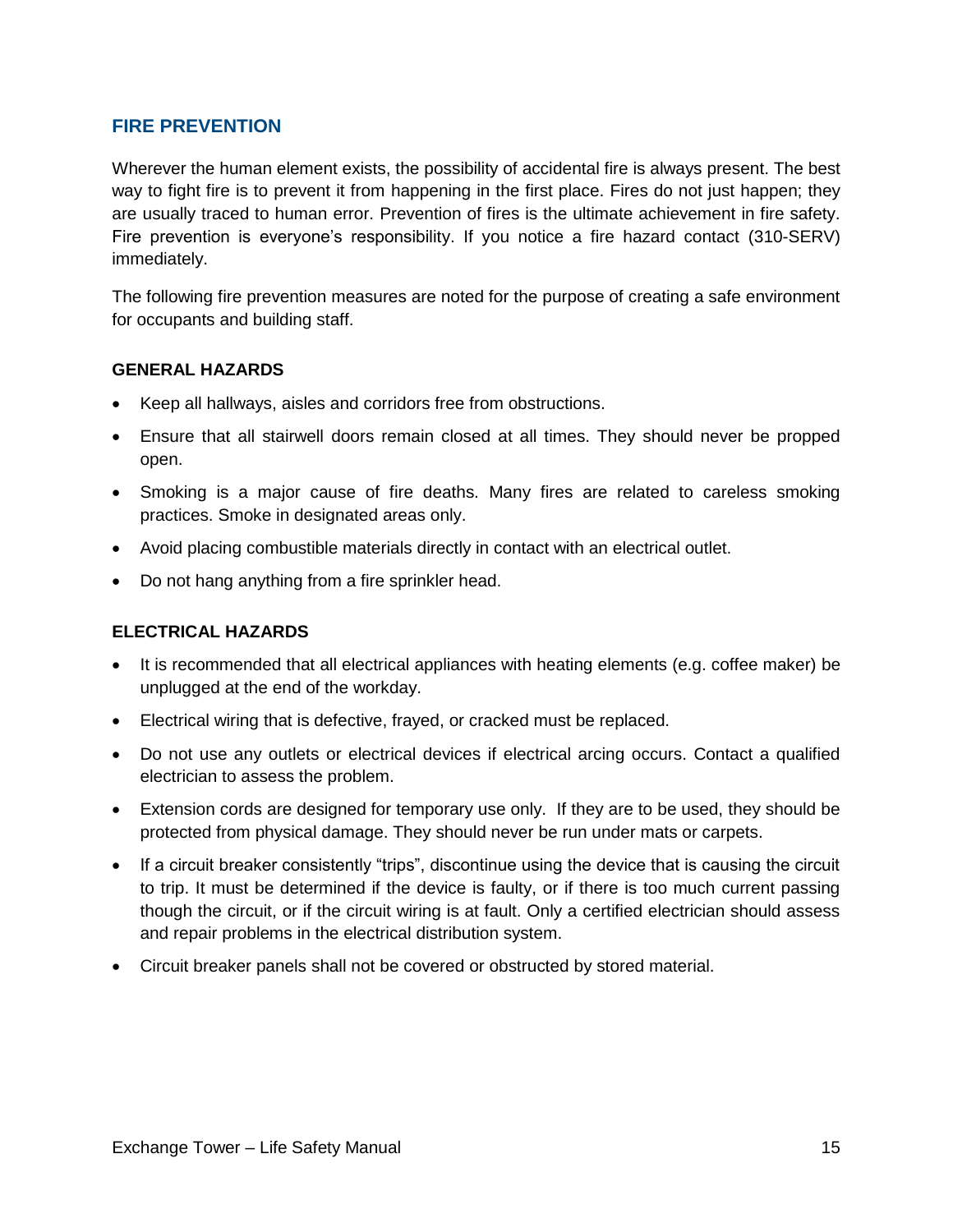#### **STORAGE AREAS**

- Storage areas should be kept clean and free of rubbish.
- Materials should be stacked to ensure stability of the piles.
- There should be a clearance of at least 18 in. between fire sprinkler heads and stored material.
- Light fixtures should be protected by wire guard or cage to prevent accidental breakage of light bulbs.
- Material should not be stored directly touching an electrical outlet.
- Electrical equipment and devices should not be operated, or connected to an electrical source in storage rooms.
- Doors to storage rooms shall be kept closed at all times.
- Flammable and combustible liquids should not be stored in storage rooms used for ordinary combustible materials (e.g. paper, boxes, clothing, linens, etc.).
- Hazardous, reactive, or unstable chemicals and substances shall not be stored in storage rooms used for ordinary combustible materials.

#### **FLAMMABLE AND COMBUSTIBLE LIQUIDS**

The handling and storage of flammable and combustible liquids are required to comply with applicable requirements of the current Ontario Fire Code (OFC).

- Ensure that personnel who use flammable and combustible liquids are trained in their handling. This includes appropriate storage, use, grounding and bonding, disposal and emergency response techniques. Personnel using hazardous chemicals are required to be familiar with the MSDS sheets, which describe the use and handling of chemicals.
- Eliminate sources of ignition in an environment where flammable vapours are present or may be present.
- Transport flammable and combustible liquids in a safety container approved by Underwriters' Laboratories of Canada.
- Containers of flammable and combustible liquids shall be kept closed when not in use.
- Do not store flammable and combustible liquids with corrosives, oxidizers, reactive chemicals, or compressed gases.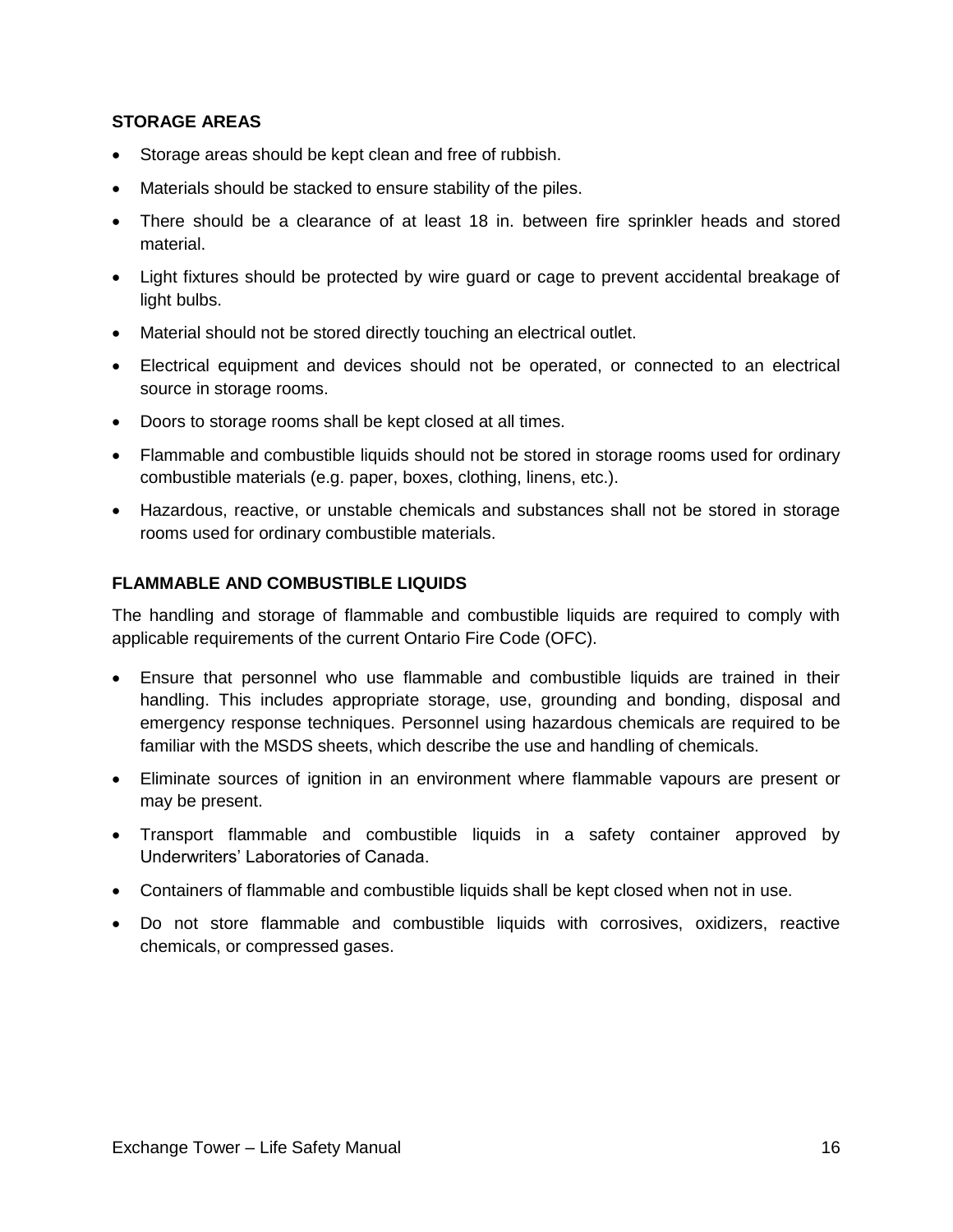#### <span id="page-18-0"></span>**POWER FAILURE**

While power failures rarely occur due to an internal building system problem, external occurrences such as transformer failures can cause power loss. The complex has been designed to minimize the risk of a general power failure resulting from causes within the building. The building is equipped with emergency power generators providing power to the life safety equipment (i.e. exit signs, elevators, emergency lights and fire equipment).

#### **Elevators**

Once emergency power is activated and/or restored each elevator, one at a time, will proceed to the ground level allowing the occupants to disembark. A reduced number of elevators will operate until full power is restored.

If you are trapped in an elevator during a power failure, do not panic. Wait for assistance. Your elevator will cease operation, but will not fall. Do not attempt to force the doors open or escape through the roof hatch. Depress the emergency call button on the control panel and notify Security of your location.

#### **Lights**

All suites and public areas are equipped with emergency powered exit signs and emergency lights. Should a power failure occur, these will remain lit until normal power is restored.

In the event of an electrical failure, please observe the following guidelines:

- Contact the Security Desk at (416) 862-6394.
- Open draperies and raise blinds to let in outside light.
- If you are instructed to evacuate the building, lock all areas of your premises and remember to take your key.
- Do not congregate in the lobby areas or in the street.
- Building management will notify you as soon as possible when power will be restored.

### <span id="page-18-1"></span>**ELEVATOR ENTRAPMENT**

If you are trapped in an elevator, please follow these guidelines:

- Remain Calm.
- Depress the emergency call button on the elevator control panel.
- Notify Building personnel of your situation.
- Security will dispatch elevator personnel to assist.
- Do not try to free yourself or escape. Remain calm and await instructions.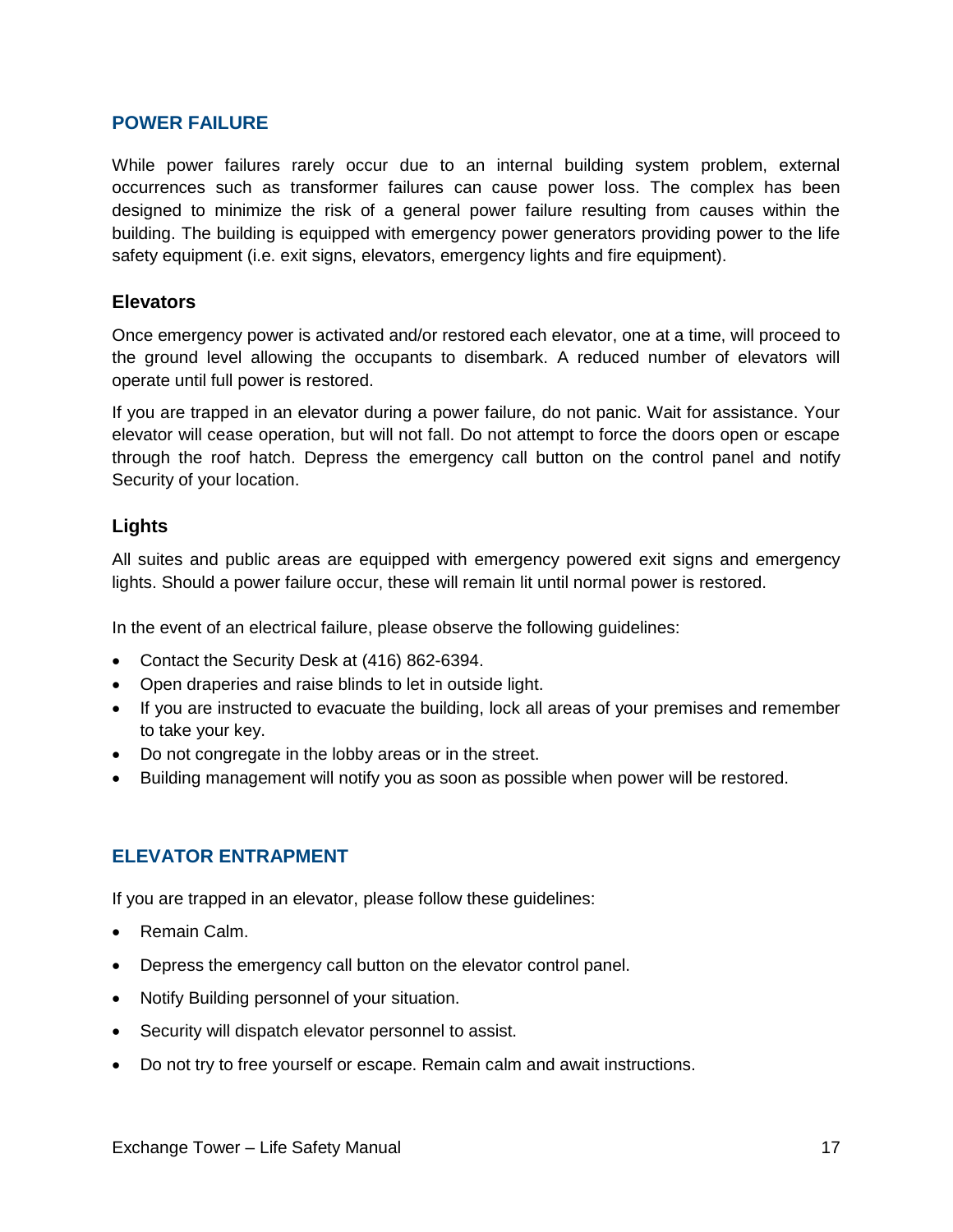### <span id="page-19-0"></span>**MEDICAL EMERGENCY**

If someone in your office is in need of medical assistance due to illness or injury, please follow these steps:

- Call 911 Provide your address, floor and suite number. You may be asked to describe the condition of the person in distress.
- Call the Security Desk at (416) 862-6394 and notify them of your location. Security will provide interim assistance, and will arrange for emergency personnel to arrive at your location as quickly as possible.
- Post one person on your floors freight/service elevator lobby to meet medical personnel and lead them to the person in distress.

Security will bring a trauma bag, oxygen and AED Defibrillator to assist the person in distress.

Following the above procedures will ensure the situation is dealt with as efficiently as possible. Securities assistance could make the difference in an emergency situation.

### <span id="page-19-1"></span>**EARTHQUAKES**

Although rare, earthquakes that disrupt normal building operations do occur. In a high rise building some swaying of the building is to be expected. In the event of an earthquake property management will work with emergency services. Aftershocks may occur.

Do Not Panic! Remain Calm!

When Inside:

- Stay inside the building and do not rush outside,
- Hide under a table, a desk or other solid piece of furniture,
- In a corridor, crouch along an interior wall,
- Cover your head and face,
- Move away from windows, glass partitions, mirrors, lighting equipment or furniture that may fall over,
- Do not use the elevators, if in an elevator during an earthquake, exit immediately and take cover,
- Seek cover and stay where you are until the earthquake ends,

When Outside:

- Do not enter a building,
- A clear area is the safest place to be,
- Stay away from windows, buildings, electrical wires and telephone poles.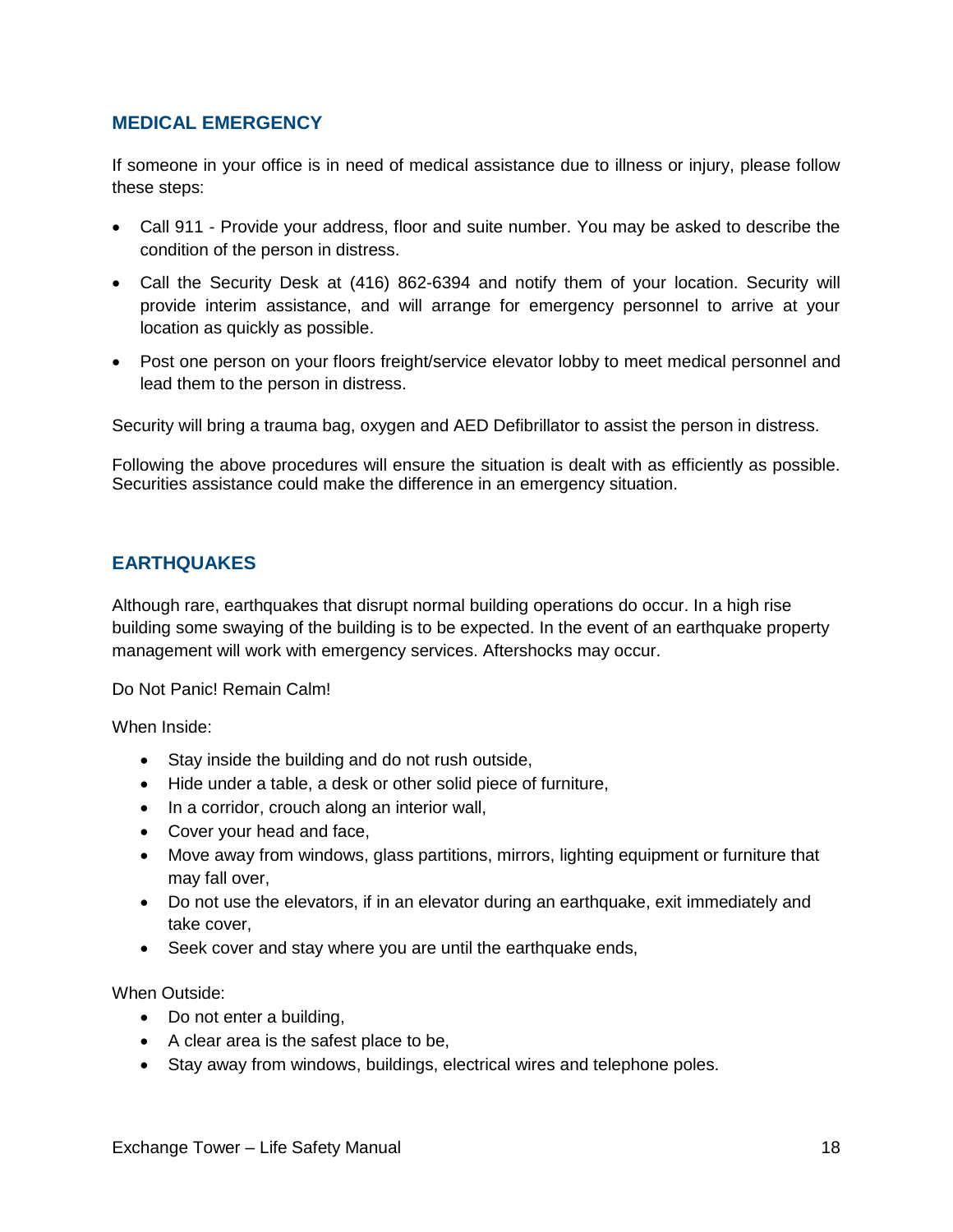### <span id="page-20-0"></span>**BOMB THREAT PROCEDURES**

Statistics have shown that Canada is a relatively safe country, where the vast majority of threats and acts of terrorism are hoaxes. However, as the potential injury to persons and damage to property is great, all situations must be dealt with as if they are real. **If you receive a bomb threat, take it seriously.**

#### **If you receive a Bomb Threat by phone:**

- 1) The person receiving the call should be prepared to obtain precise information including:
	- a) Time of the call
	- b) Exact wording of the threat
	- c) Any distinguishing characteristics of the caller such as voice or background noises.
- 2) Call 9-1-1 to notify police.
- 3) Call the Security Desk at (416) 862-6394.

A search of tenant premises cannot be performed effectively by police or Brookfield personnel as they are unfamiliar with your environment and cannot readily identify items that are foreign or out of place. Personnel who work in the area of the threat are able to perform a more thorough search.

It is recommended that your Life Safety Team utilize employee volunteers to assist with the search. Brookfield Staff, Building Security and/or police will assist them.

During the search procedure remember this rule: **Look for something that doesn't belong, that is out of the ordinary, or out of place.** Conduct the search quickly but thoroughly. Keep the search time to a maximum of 15-20 minutes. If an unidentified or suspicious object is found, **DO NOT TOUCH IT.**

In the event that a suspicious object is found, local police or Brookfield Staff and Building Security may recommend a partial or complete evacuation.

The search of common areas is the responsibility of Brookfield Staff and Building Security.